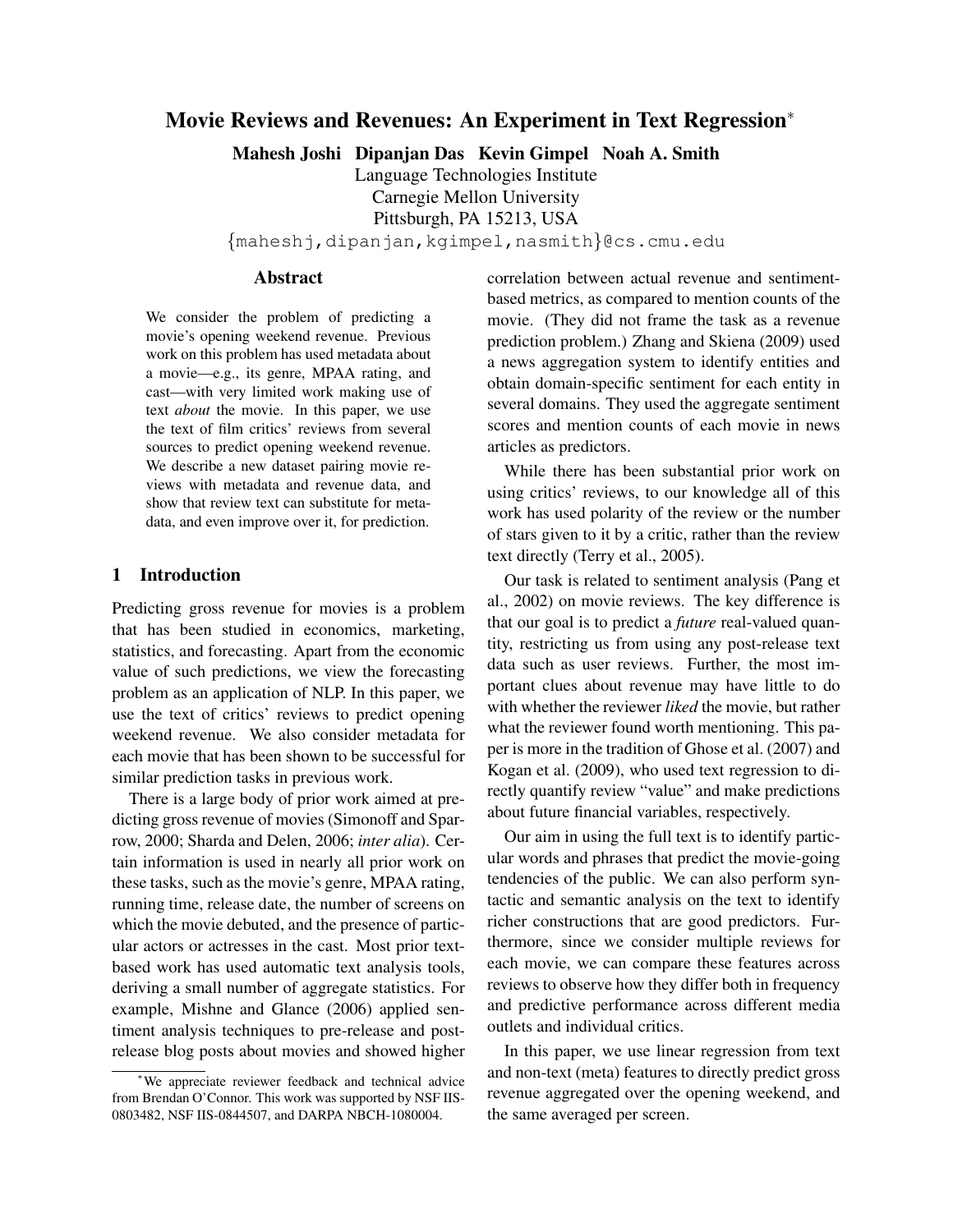| Domain                  | train | dev | test | total |
|-------------------------|-------|-----|------|-------|
| <b>Austin Chronicle</b> | 306   | 94  | 62   | 462   |
| <b>Boston Globe</b>     | 461   | 154 | 116  | 731   |
| LA Times                | 610   | 2   | 13   | 625   |
| Entertainment Weekly    | 644   | 208 | 187  | 1039  |
| <b>New York Times</b>   | 878   | 273 | 224  | 1375  |
| Variety                 | 927   | 297 | 230  | 1454  |
| Village Voice           | 953   | 245 | 198  | 1396  |
| # movies                | 1147  | 317 | 254  | 1718  |

Table 1: Total number of reviews from each domain for the training, development and test sets.

## 2 Data

We gathered data for movies released in 2005–2009. For these movies, we obtained metadata and a list of hyperlinks to movie reviews by crawling Meta-Critic (www.metacritic.com). The metadata include the name of the movie, its production house, the set of genres it belongs to, the scriptwriter(s), the director(s), the country of origin, the primary actors and actresses starring in the movie, the release date, its MPAA rating, and its running time. From The Numbers (www.the-numbers.com), we retrieved each movie's production budget, opening weekend gross revenue, and the number of screens on which it played during its opening weekend. Only movies found on both MetaCritic and The Numbers were included.

Next we chose seven review websites that most frequently appeared in the review lists for movies at Metacritic, and obtained the text of the reviews by scraping the raw HTML. The sites chosen were the *Austin Chronicle*, the *Boston Globe*, the *LA Times*, *Entertainment Weekly*, the *New York Times*, *Variety*, and the *Village Voice*. We only chose those reviews that appeared on or before the release date of the movie (to ensure that revenue information is not present in the review), arriving at a set of 1718 movies with at least one review. We partitioned this set of movies temporally into training (2005–2007), development (2008) and test (2009) sets. Not all movies had reviews at all sites (see Table 1).

#### 3 Predictive Task

We consider two response variables, both in U.S. dollars: the total revenue generated by a movie during its release weekend, and the *per screen* revenue during the release weekend. We evaluate these

predictions using (1) mean absolute error (MAE) in U.S. dollars and (2) Pearson's correlation between the actual and predicted revenue.

We use linear regression to directly predict the opening weekend gross earnings, denoted  $y$ , based on features  $x$  extracted from the movie metadata and/or the text of the reviews. That is, given an input feature vector  $x \in \mathbb{R}^p$ , we predict an output  $\hat{y} \in \mathbb{R}$ using a linear model:  $\hat{y} = \beta_0 + \boldsymbol{x}^\top \boldsymbol{\beta}$ . To learn values for the parameters  $\theta = \langle \beta_0, \beta \rangle$ , the standard approach is to minimize the sum of squared errors for a training set containing *n* pairs  $\langle x_i, y_i \rangle$  where  $\mathbf{x}_i \in \mathbb{R}^p$  and  $y_i \in \mathbb{R}$  for  $1 \leq i \leq n$ :

$$
\hat{\boldsymbol{\theta}} = \operatorname*{argmin}_{\boldsymbol{\theta} = (\beta_0, \boldsymbol{\beta})} \frac{1}{2n} \sum_{i=1}^n \left( y_i - (\beta_0 + \boldsymbol{x}_i^{\top} \boldsymbol{\beta}) \right)^2 + \lambda P(\boldsymbol{\beta})
$$

A penalty term  $P(\beta)$  is included in the objective for regularization. Classical solutions use an  $\ell_2$  or  $\ell_1$ norm, known respectively as ridge and lasso regression. Introduced recently is a mixture of the two, called the elastic net (Zou and Hastie, 2005):

$$
P(\boldsymbol{\beta}) = \sum_{j=1}^{p} \left( \frac{1}{2} (1 - \alpha) \beta_j^2 + \alpha |\beta_j| \right)
$$

where  $\alpha \in (0,1)$  determines the trade-off between  $\ell_1$  and  $\ell_2$  regularization. For our experiments we used the elastic net and specifically the glmnet package which contains an implementation of an efficient coordinate ascent procedure for training (Friedman et al., 2008).

We tune the  $\alpha$  and  $\lambda$  parameters on our development set and select the model with the  $\langle \alpha, \lambda \rangle$  combination that yields minimum MAE on the development set.

### 4 Experiments

We compare predictors based on metadata, predictors based on text, and predictors that use both kinds of information. Results for two simple baselines of predicting the training set mean and median are reported in Table 2 (Pearson's correlation is undefined since the standard deviation is zero).

#### 4.1 Metadata Features

We considered seven types of metadata features, and evaluated their performance by adding them to our pool of features in the following order: whether the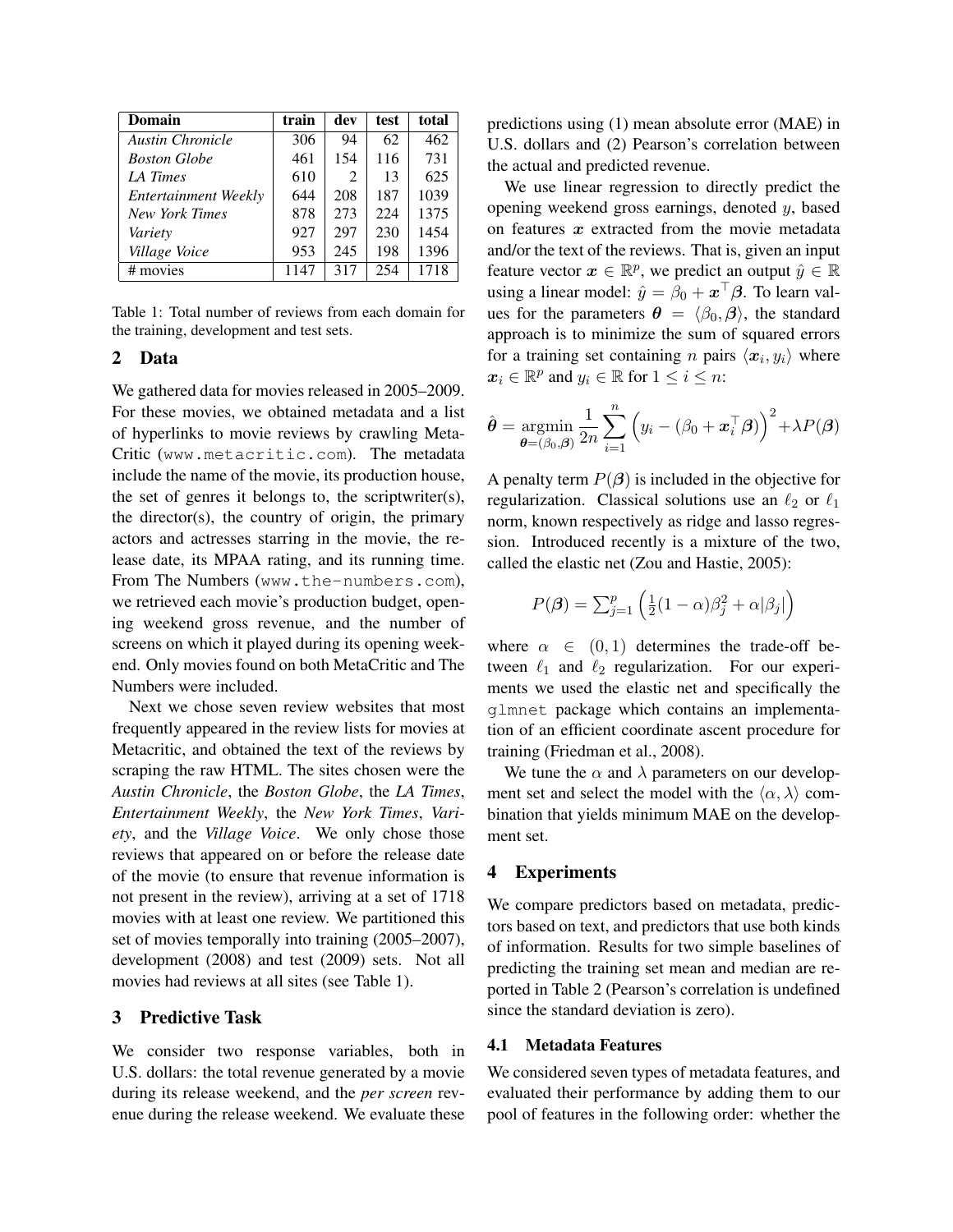film is of U.S. origin, running time (in minutes), the logarithm of its budget, # opening screens, genre (e.g., Action, Comedy) and MPAA rating (e.g., G, PG, PG-13), whether the movie opened on a holiday weekend or in summer months, total count as well as of presence of individual Oscar-winning actors and directors and high-grossing actors. For the first task of predicting the total opening weekend revenue of a movie, the best-performing feature set in terms of MAE turned out to be all the features. However, for the second task of predicting the *per screen* revenue, addition of the last feature subset consisting of information related to the actors and directors hurt performance (MAE increased). Therefore, for the second task, the best performing set contained only the first six types of metadata features.

### 4.2 Text Features

We extract three types of text features (described below). We only included feature instances that occurred in at least five different movies' reviews. We stem and downcase individual word components in all our features.

- I. n-grams. We considered unigrams, bigrams, and trigrams. A 25-word stoplist was used; bigrams and trigrams were only filtered if all words were stopwords.
- II. Part-of-speech  $n$ -grams. As with words, we added unigrams, bigrams, and trigrams. Tags were obtained from the Stanford part-of-speech tagger (Toutanova and Manning, 2000).
- III. Dependency relations. We used the Stanford parser (Klein and Manning, 2003) to parse the critic reviews and extract syntactic dependencies. The dependency relation features consist of just the relation part of a dependency triple  $\langle$ relation, head word, modifier word $\rangle$ .

We consider three ways to combine the collection of reviews for a given movie. The first ("−") simply concatenates all of a movie's reviews into a single document before extracting features. The second  $("+")$  conjoins each feature with the source site (e.g., *New York Times*) from whose review it was extracted. A third version (denoted "B") combines both the site-agnostic and site-specific features.

|             |                            |             | <b>Total</b> |                  | Per Screen               |                |
|-------------|----------------------------|-------------|--------------|------------------|--------------------------|----------------|
|             | <b>Features</b>            | <b>Site</b> | <b>MAE</b>   |                  | <b>MAE</b>               |                |
|             |                            |             | \$M\$        | $\boldsymbol{r}$ | (SK)                     | $\overline{r}$ |
|             | Predict mean               |             | 11.672       |                  | 6.862                    |                |
|             | Predict median             |             | 10.521       |                  | 6.642                    |                |
| meta        | <b>Best</b>                |             | 5.983        | 0.722            | 6.540                    | 0.272          |
| text        |                            |             | 8.013        | 0.743            | 6.509                    | 0.222          |
|             | I                          | $^{+}$      | 7.722        | 0.781            | 6.071                    | 0.466          |
|             | see Tab. 3                 | B           | 7.627        | 0.793            | 6.060                    | 0.411          |
|             |                            |             | 8.060        | 0.743            | 6.542                    | 0.233          |
|             | $I \cup II$                | $^{+}$      | 7.420        | 0.761            | 6.240                    | 0.398          |
|             |                            | B           | 7.447        | 0.778            | 6.299                    | 0.363          |
|             |                            |             | 8.005        | 0.744            | 6.505                    | 0.223          |
|             | $I \cup III$               | $^+$        | 7.721        | 0.785            | 6.013                    | 0.473          |
|             |                            | B           | 7.595        | 0.796            | $\mathbf{\degree}$ 6.010 | 0.421          |
| meta U text |                            |             | 5.921        | 0.819            | 6.509                    | 0.222          |
|             | I                          | $^{+}$      | 5.757        | 0.810            | 6.063                    | 0.470          |
|             |                            | B           | 5.750        | 0.819            | 6.052                    | 0.414          |
|             |                            |             | 5.952        | 0.818            | 6.542                    | 0.233          |
|             | $I \cup II$                | $^{+}$      | 5.752        | 0.800            | 6.230                    | 0.400          |
|             |                            | B           | 5.740        | 0.819            | 6.276                    | 0.358          |
|             |                            |             | 5.921        | 0.819            | 6.505                    | 0.223          |
|             | $\text{I} \cup \text{III}$ | $^{+}$      | 5.738        | 0.812            | 6.003                    | 0.477          |
|             |                            | B           | 5.750        | 0.819            | †5.998                   | 0.423          |

Table 2: Test-set performance for various models, measured using mean absolute error (MAE) and Pearson's correlation  $(r)$ , for two prediction tasks. Within a column, boldface shows the best result among "text" and "meta ∪ text" settings. †Significantly better than the meta baseline with  $p < 0.01$ , using the Wilcoxon signed rank test.

## 4.3 Results

Table 2 shows our results for both prediction tasks. For the total first-weekend revenue prediction task, metadata features baseline result ( $r^2 = 0.521$ ) is comparable to that reported by Simonoff and Sparrow (2000) on a similar task of movie gross prediction ( $r^2 = 0.446$ ). Features from critics' reviews by themselves improve correlation on both prediction tasks, however improvement in MAE is only observed for the *per screen* revenue prediction task.

A combination of the meta and text features achieves the best performance both in terms of MAE and  $r$ . While the text-only models have some high negative weight features, the combined models do not have any negatively weighted features and only a very few metadata features. That is, the text is able to substitute for the other metadata features.

Among the different types of text-based features that we tried, lexical  $n$ -grams proved to be a strong baseline to beat. None of the "I ∪ ∗" feature sets are significantly better than  $n$ -grams alone, but adding